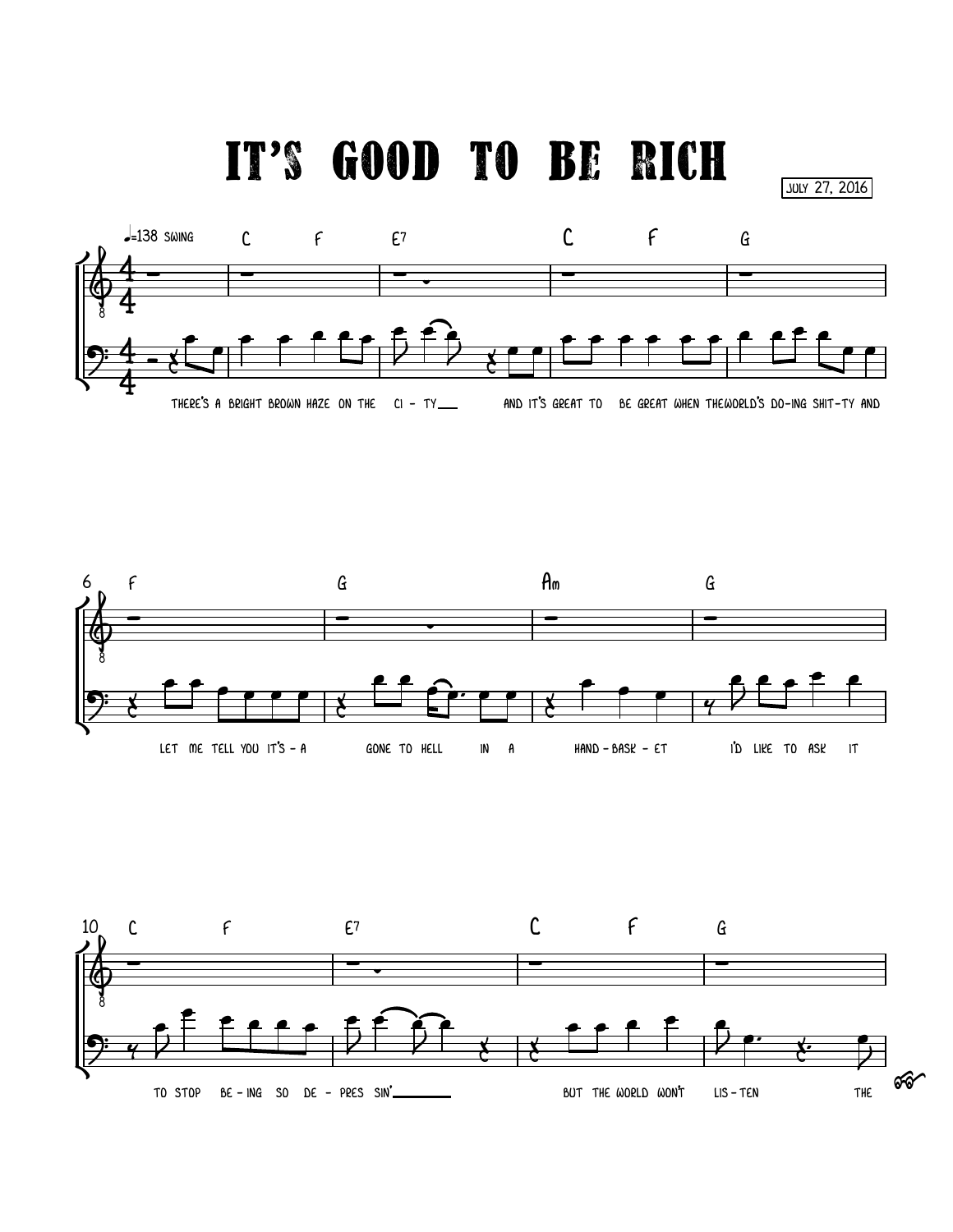







2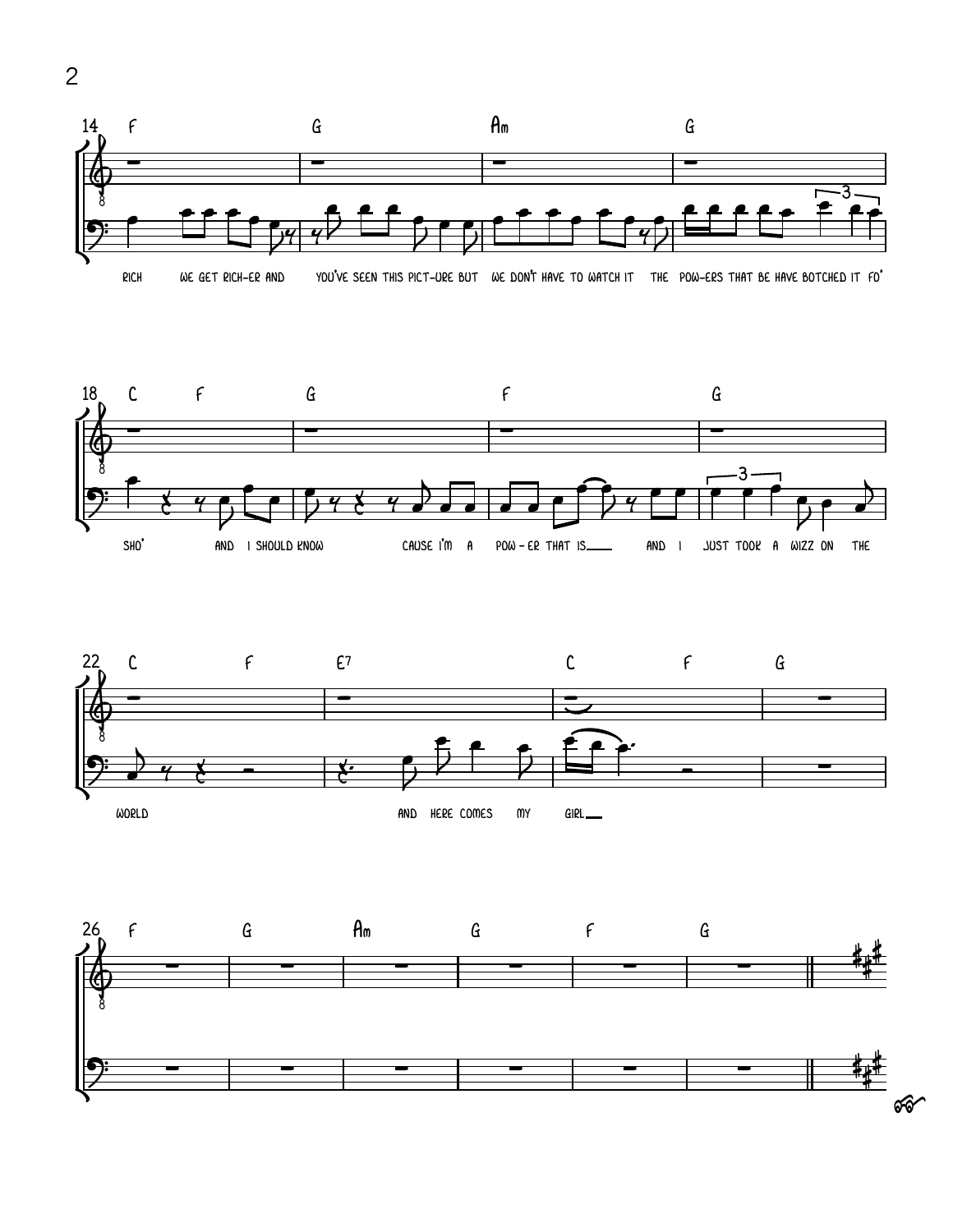



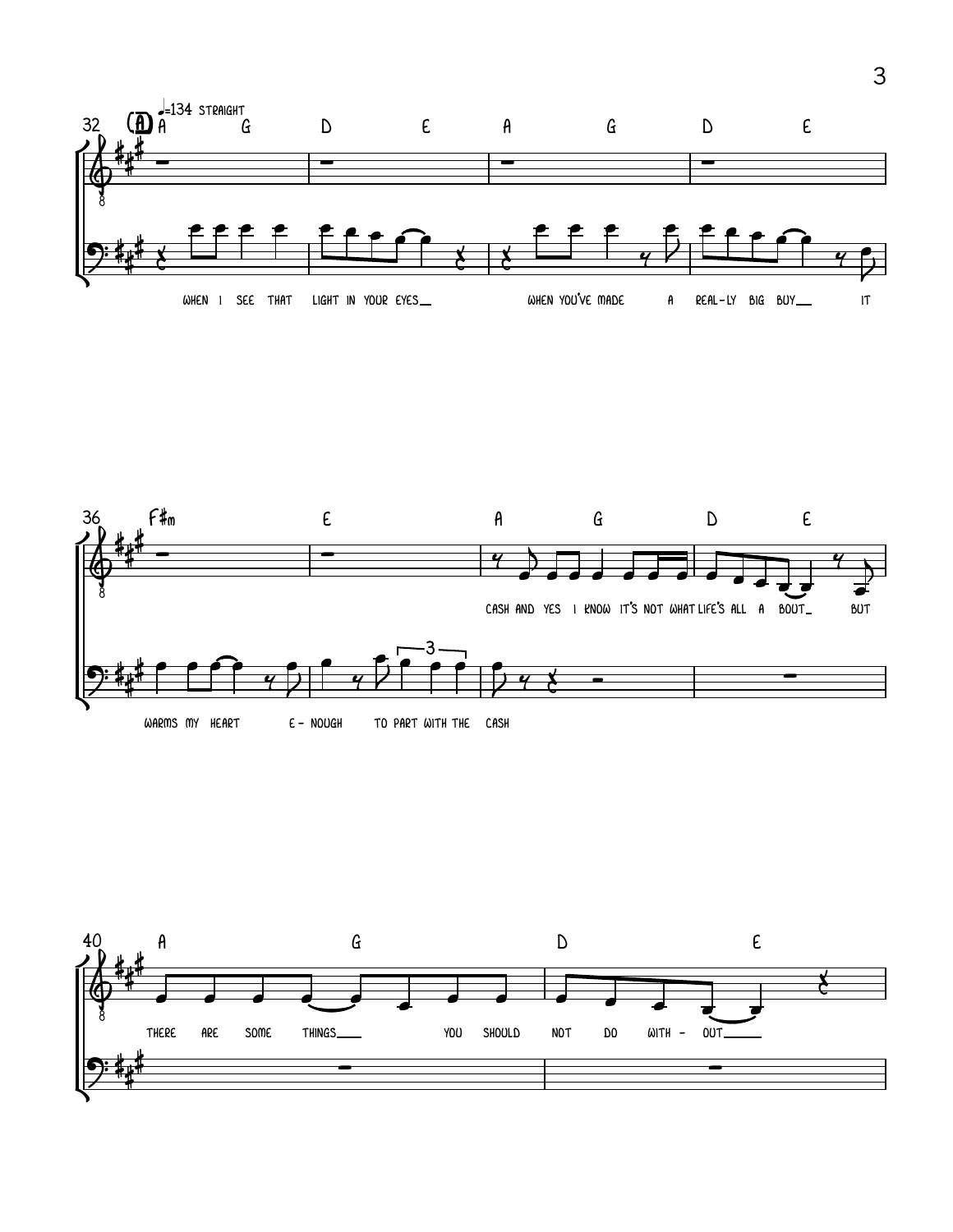



I SUP-POSE IT'S NOTH-ING TOO RASH



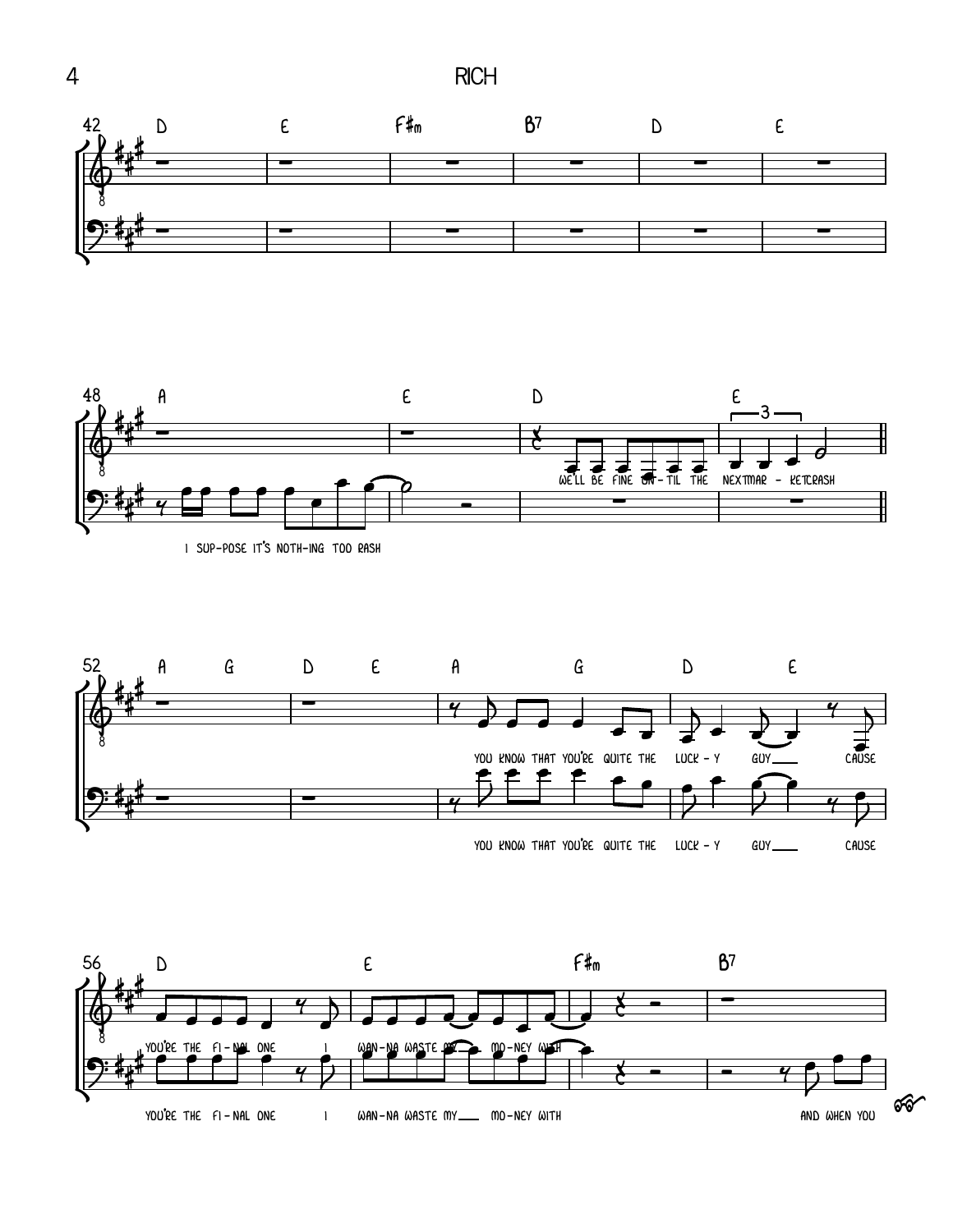$RCH$  5







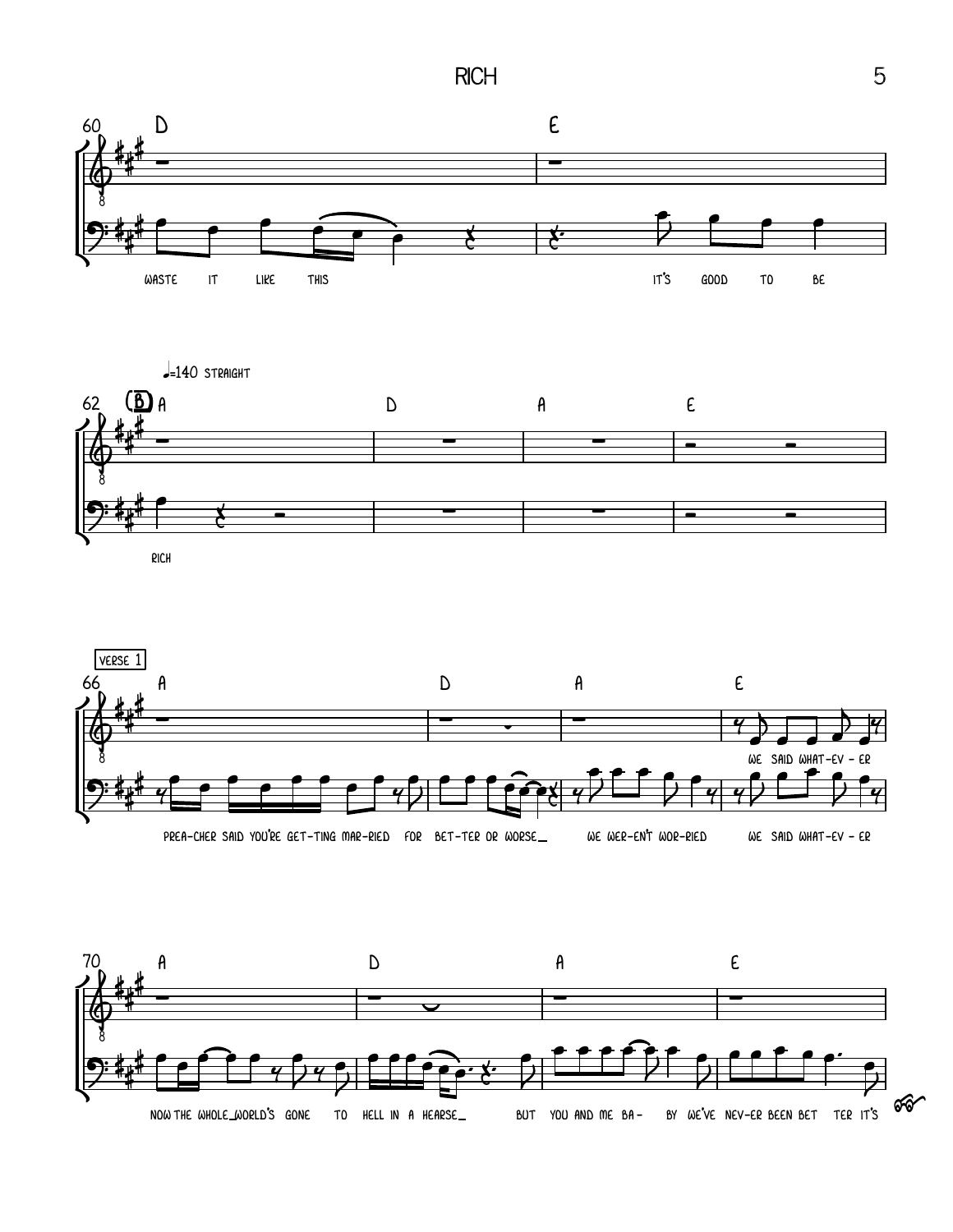





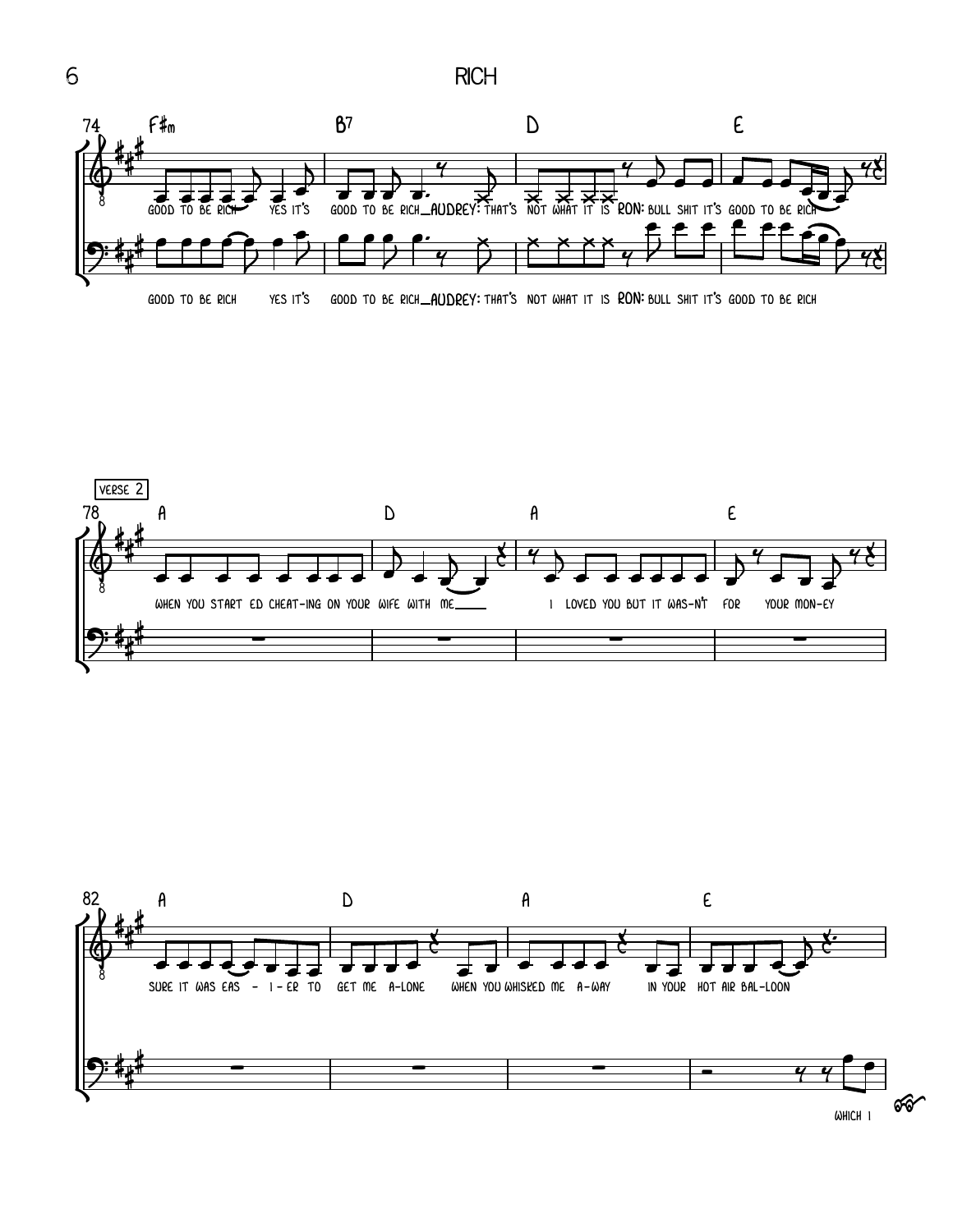**RICH** 







 $\overline{7}$